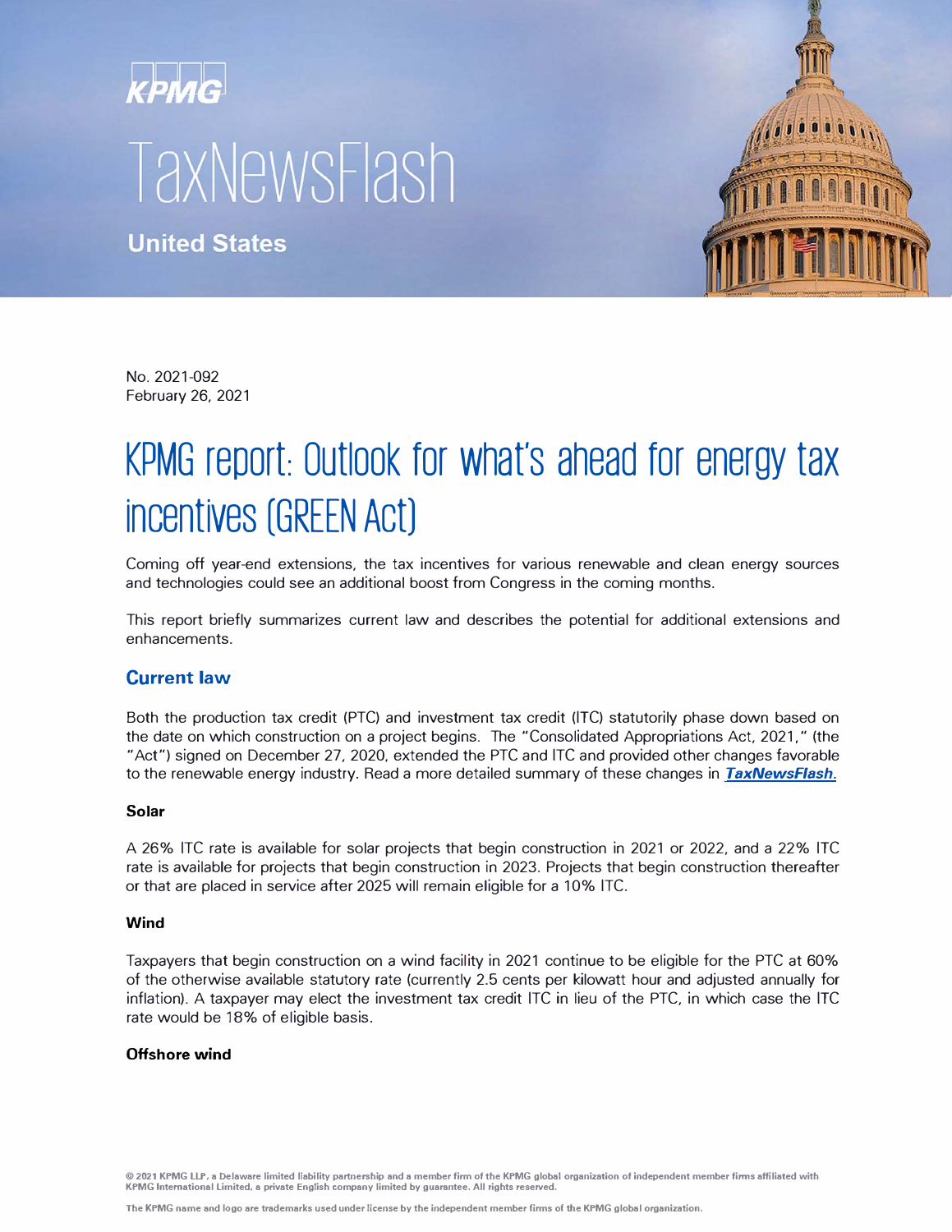The Act included a special rule for offshore wind farms. Under the Act, a taxpayer that begins construction on an offshore wind farm after 2016 and before 2026 is eligible to claim the ITC at the full statutory credit rate of 30%.

## **Other extensions and modifications**

The Act:

- Extended ITCs and PTCs for other types of resources such as geothermal, hydropower, fuel cell, small wind and others
- Extended the section 45Q credit for carbon capture and sequestration facilities
- Provided a new ITC for waste energy recovery property

# **The GREEN Act**

President Biden has described a two-step plan for "rescue and recovery" in response to the COVID-19 health and economic crises—the "American Rescue Plan" and the "Build Back Better Recovery Plan." The recovery plan could include a massive bill that addresses multiple policy areas, including infrastructure, manufacturing, innovation, research and development, clean energy, investments in the caregiving economy, and worker training.

In February 2021, Representative Mike Thompson, (D-CA), a member of the Committee on Ways and Means of the U.S. House of Representatives, reintroduced the Growing Renewable Energy and Efficiency Now (GREEN) Act. The GREEN Act would further extend and enhance the incentives for wind and solar and other technologies and would introduce some new and interesting provisions aimed at supporting the development of clean energy. As priorities emerge for inclusion in a recovery plan, existing proposals, such as the GREEN Act, may be an indicator of what's to come.

# **ITC and PTC**

The GREEN Act would reinstate and extend the solar ITC at 30% for projects that begin construction after 2020 and before 2026, then phase down to 26% for projects that begin construction in 2026, 22% for projects that begin construction in 2027 and 10% thereafter.

The table below summarizes the current applicable credit rates for **solar** based on the date construction begins and then shows the changes proposed in the GREEN Act:

|                     | <b>Current law</b> | <b>GREEN Act</b> |
|---------------------|--------------------|------------------|
| <b>Construction</b> | <b>ITC</b> rate    | <b>ITC</b> rate  |
| begins in           |                    |                  |
| 2020 - 2022         | 26%                | 30%              |
| 2023                | 22%                | 30%              |
| 2024 - 2025         | 10%                | 30%              |
| 2026                | 10%                | 26%              |
| 2027                | 10%                | 22%              |
| After 2027          | 10%                | 10%              |

For wind, the GREEN Act would extend the current 60% PTC for wind facilities that begin construction before 2027.

The table below summarizes the current applicable credit rates for **onshore wind facilities** based on the date construction of the facility began/begins:

**<sup>© 2021</sup> KPMG LLP, a Delaware limited liability partnership and a member firm of the KPMG global organization of independent member firms affiliated with KPMG International Limited, a private English company limited by guarantee. All rights reserved.**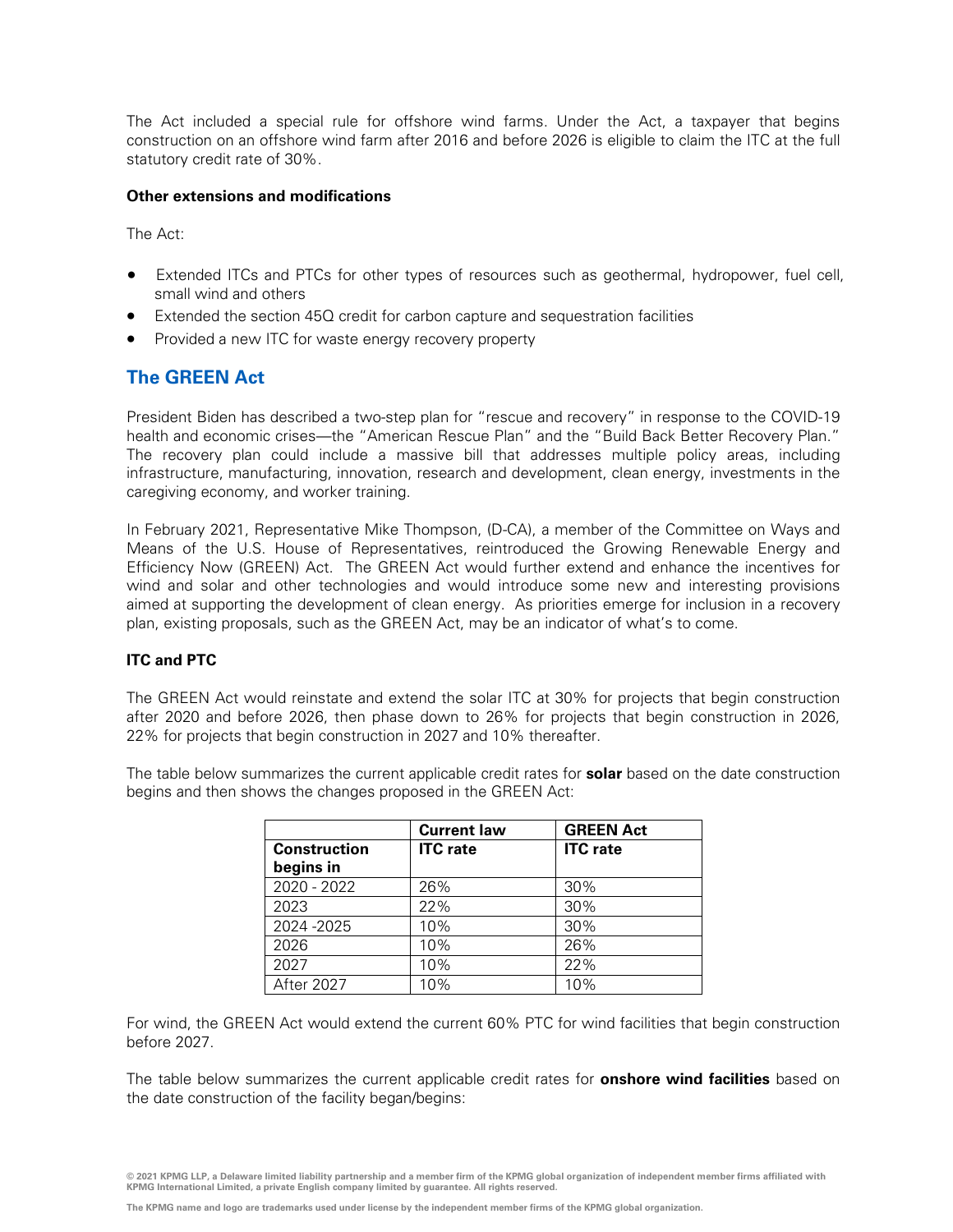|                     | <b>Current law credit rate</b> |            |            | <b>GREEN Act credit rate</b> |  |
|---------------------|--------------------------------|------------|------------|------------------------------|--|
| <b>Construction</b> | <b>PTC</b>                     | <b>ITC</b> | <b>PTC</b> | <b>ITC</b>                   |  |
| begins in           |                                |            |            |                              |  |
| 2020                | 60%                            | 18%        | 60%        | 18%                          |  |
| 2021                | 60%                            | 18%        | 60%        | 18%                          |  |
| 2022 - 2026         | 0%                             | $0\%$      | 60%        | 18%                          |  |
| After 2026          | 0%                             | $0\%$      | 0%         | 0%                           |  |

A significant feature of the GREEN Act is its inclusion of a provision allowing taxpayers to elect to have 85% of the ITC and PTC refundable. In other words, taxpayers could take the credit as a refund even if they do not have the taxable income to offset the credits. Specifically, the legislation would treat the applicable portion of the credit as a "payment of tax" that is subject to refund. By recasting credits as a payment of tax, it is possible that the proposal simultaneously would provide a direct tax benefit to the taxpayer while not creating related tax increases under the base erosion and anti-abuse tax (BEAT).

This refundability mechanism would significantly change the landscape of renewable energy development and investment, which currently relies on large part on outside tax equity investors. As written, the provision would only apply to projects placed in service after the date of enactment.

The GREEN Act would extend the ITC and PTC for other eligible technologies and expand the ITC to include energy storage technology and linear generators.

#### **Electric vehicles**

The GREEN Act also includes proposals related to electric vehicles, which is another priority area for the Biden administration. The proposal would extend and expand the existing electric vehicle incentives and also broaden the scope of the incentives.

The GREEN Act would modify existing limitations on the available credits for qualified plug-in electric drive motor vehicles. Under current law, the tax credit available for such vehicles is between \$2,500- \$7,500 and phases out beginning with the second calendar quarter following the calendar quarter which includes the first date on which the number of vehicles manufactured by the manufacturer after December 31, 2009, for use in the United States is at least 200,000. The GREEN Act would amend this limitation by providing a transition period for all vehicles sold after a manufacturer reaches the 200,000 vehicle threshold and reducing the per vehicle dollar limitation under the transition period by \$500. Further, the GREEN Act would increase the phase-out period threshold to 600,000 vehicles.

The GREEN Act also includes a provision that would allow manufacturers who have already passed the 200,000 threshold to begin at the transition period and continue to benefit from the credit.

The GREEN Act would create a new tax credit for used electric vehicles. The amount of the credit is based on a statutory formula and would be limited to no more than 30% of the sales price of the vehicle.

The GREEN Act would create a new tax credit for any vehicle weighing at least seven (7) tons which does not include an internal combustion engine, and is propelled solely by an electric motor powered by a battery or fuel cell. The credit is equal to 10% of the sales price of such vehicle, except to the extent the sales price of such vehicle exceeds \$1 million.

### **Other notable provisions**

The GREEN Act would:

**© 2021 KPMG LLP, a Delaware limited liability partnership and a member firm of the KPMG global organization of independent member firms affiliated with KPMG International Limited, a private English company limited by guarantee. All rights reserved.**